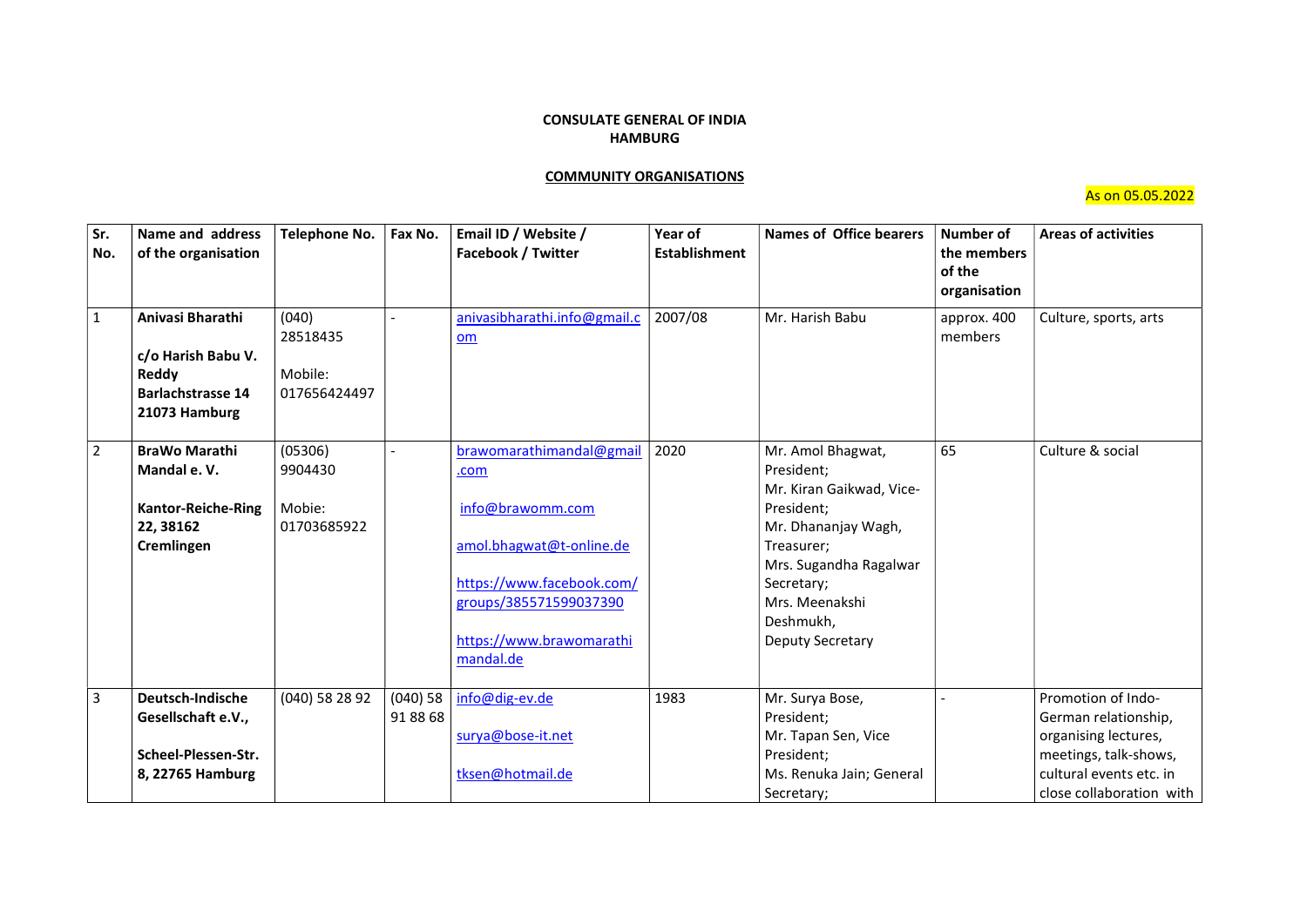|                |                                                                                                                          |                              |                             | Website: www.dighh.de                                                          |      | Dr. Nikolaus de Palezieux<br>Deputy General<br>Secretary;<br>Ms. Irmtraud Baumgarte,<br>Treasurer                                                                                                                                                                                                   |                                      | ICCR New Delhi, the<br>Cultural Ministry of<br>Hamburg and Consulate<br>General of India,<br>Hamburg |
|----------------|--------------------------------------------------------------------------------------------------------------------------|------------------------------|-----------------------------|--------------------------------------------------------------------------------|------|-----------------------------------------------------------------------------------------------------------------------------------------------------------------------------------------------------------------------------------------------------------------------------------------------------|--------------------------------------|------------------------------------------------------------------------------------------------------|
| $\overline{4}$ | Deutsch-Indische<br>Gesellschaft e.V.<br>Winsen (Luhe),<br><b>Glenfield 7, 21435</b><br><b>Stelle</b>                    | $(041)$ 4174 -<br>599961     | (041)<br>$4174 -$<br>599962 | m.cherian@dig-winsen.de<br>info@dig-winsen.de<br>Website:<br>www.dig-winsen.de | 1997 | Mr. Martin Cherian,<br>President;<br>Mr. Hermann Isenberg,<br>Vice President;<br>Ms. Viviane Petersen,<br>Treasurer;<br>Ms. Marianne Fröhlich,<br>Asst. Treasurer;<br>Ms. Ilka Burmeister,<br>Secretary;<br>Mr. Gerd Garbers,<br>Projects and<br>Partnerships;<br>Ms. Sigrid Gardewischke,<br>Media | approx. 200<br>registered<br>members | cultural, humanitarian,<br>school exchanges                                                          |
| 5              | Deutsch-Indische<br>Gesellschaft Kiel,<br>Rotenbeek 29,<br>24211 Postfeld                                                | (04342)<br>800250            | (04342)<br>800251           | gudrun.wittig@ki.tng.de;<br>gudrun.wittig@googlemail.co<br>m                   | 1963 | Ms. Gudrun Wittig-<br>Srivastav                                                                                                                                                                                                                                                                     | approx. 40<br>members                | culture (music, dance),<br>science, economy                                                          |
| 6              | Deutsch-Indische<br>Gesellschaft e.V.,<br>Hannover,<br>c/o Mrs. M El-<br>Salamony,<br>Pasemannweg 10B,<br>30659 Hannover | (0511)<br>6476872,<br>325455 |                             | kontakt@dighannover.de                                                         | 1956 | Mr. Shiv Kumar Joshi;<br>Mr. Klaus R Hardegen;<br>Mrs. Angela<br>Januschewitz;<br>Mrs. Michaela El-<br>Salamony                                                                                                                                                                                     | approx. 100<br>members               | Lectures about society,<br>politics, touristic areas,<br>religion, cultural<br>programmes etc.       |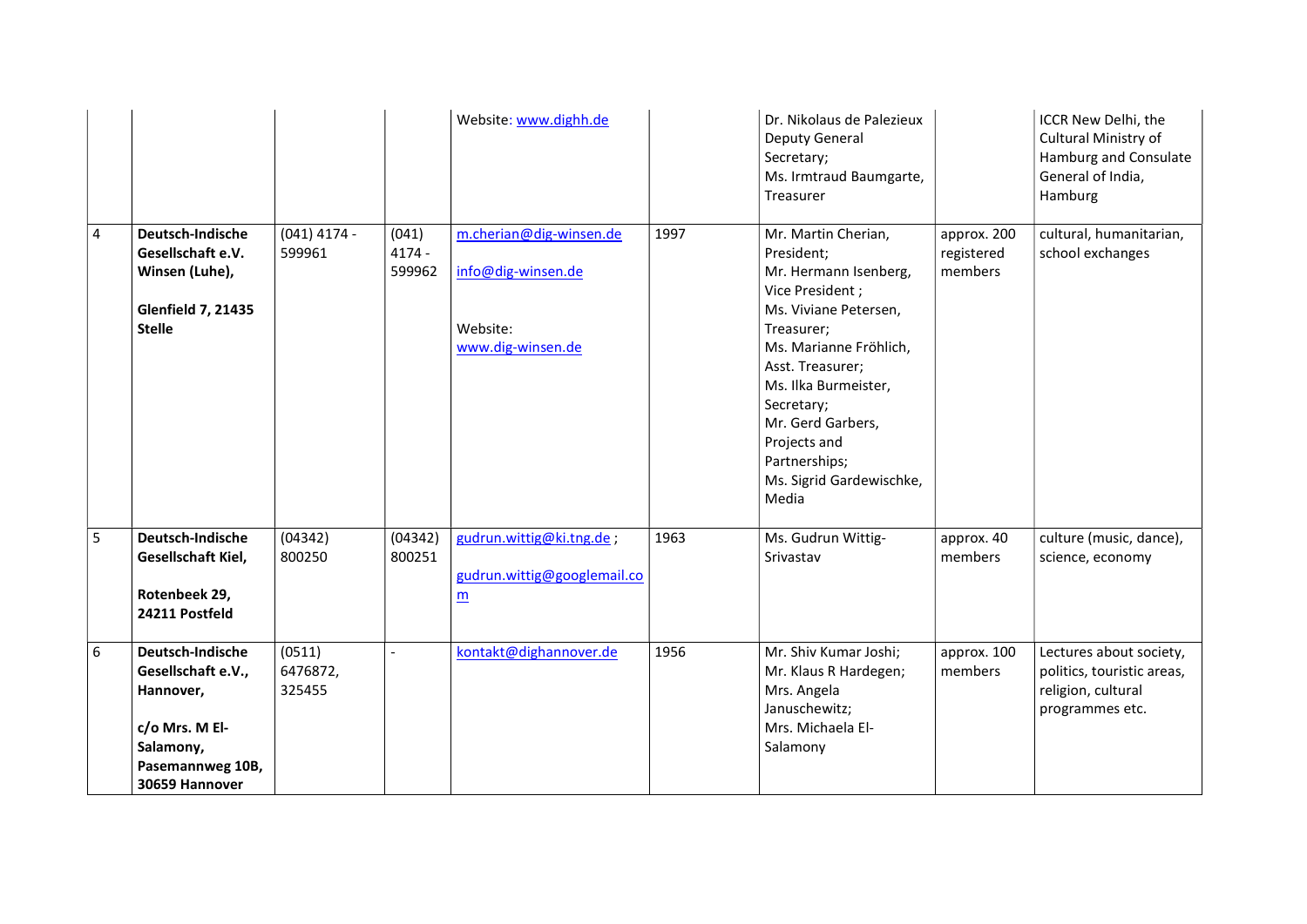| $\overline{7}$ | Deutsch-Indische<br><b>Hindu-Gesellschaft</b><br>Bremen e.V.<br>Schwachhauser<br>Heerstr. 266, 28359<br><b>Bremen</b> | (0421) 239399     | (04432)<br>1789 | info@hindu-akademie.de | 1993 | Mr. Nepal Lodh,<br>President;<br>Ms. Dagmar Battermann,<br>Vice-President;<br>Ms. Marlies Lange-Lodh,<br>General Secretary;<br>Mr. Rita Masur,<br>Treasurer                                                                                                                                                                                           | 25 members         | Cultural & social |
|----------------|-----------------------------------------------------------------------------------------------------------------------|-------------------|-----------------|------------------------|------|-------------------------------------------------------------------------------------------------------------------------------------------------------------------------------------------------------------------------------------------------------------------------------------------------------------------------------------------------------|--------------------|-------------------|
| 8              | Deutsch-Indische<br>Gesellschaft,<br><b>Bremen</b><br>Otto-Lilienthal-Str.<br>6, 28199 Bremen                         | (0421)<br>5368841 |                 | info@dig-bremen.eu     | 1956 | Mr. Subash Chopra,<br>President;<br>Mr. Karsten Pappmayer,<br>Vice President;<br>Mr. Vivek Bhandari,<br>General Secretary;<br>Mr. Avtar Singh,<br>Membership &<br>Adversiting;<br>Mr. Sven Andreßen, Press<br>& Public Relations;<br>Dr. Shazia Aziz Wülbers,<br><b>Educational Cooperation;</b><br>Dr. Katrina Kaynast,<br><b>Cultural Secretary</b> | $100 +$<br>members | Cultural & social |
| 9              | Deutsch-Indische<br>Gesellschaft<br>Oldenburg e.V.<br>c/o Nepal Lodh,<br>Zum Welsburger<br>Holz 2, 27801<br>Dötlingen | (04432)<br>353399 | (04432)<br>353  | nepal.lodh@t-online.de | 1981 | Mr. Nepal Lodh, (1.<br>Vorsitzender);<br>Ms. Dagmar Battermann,<br>(2. Vorsitzender);<br>Ms. Marlies Lange-Lodh,<br>Recording Clerk;<br>Ms. Hildegard Geerdes,<br>Treasurer                                                                                                                                                                           | 25 members         | Cultural & social |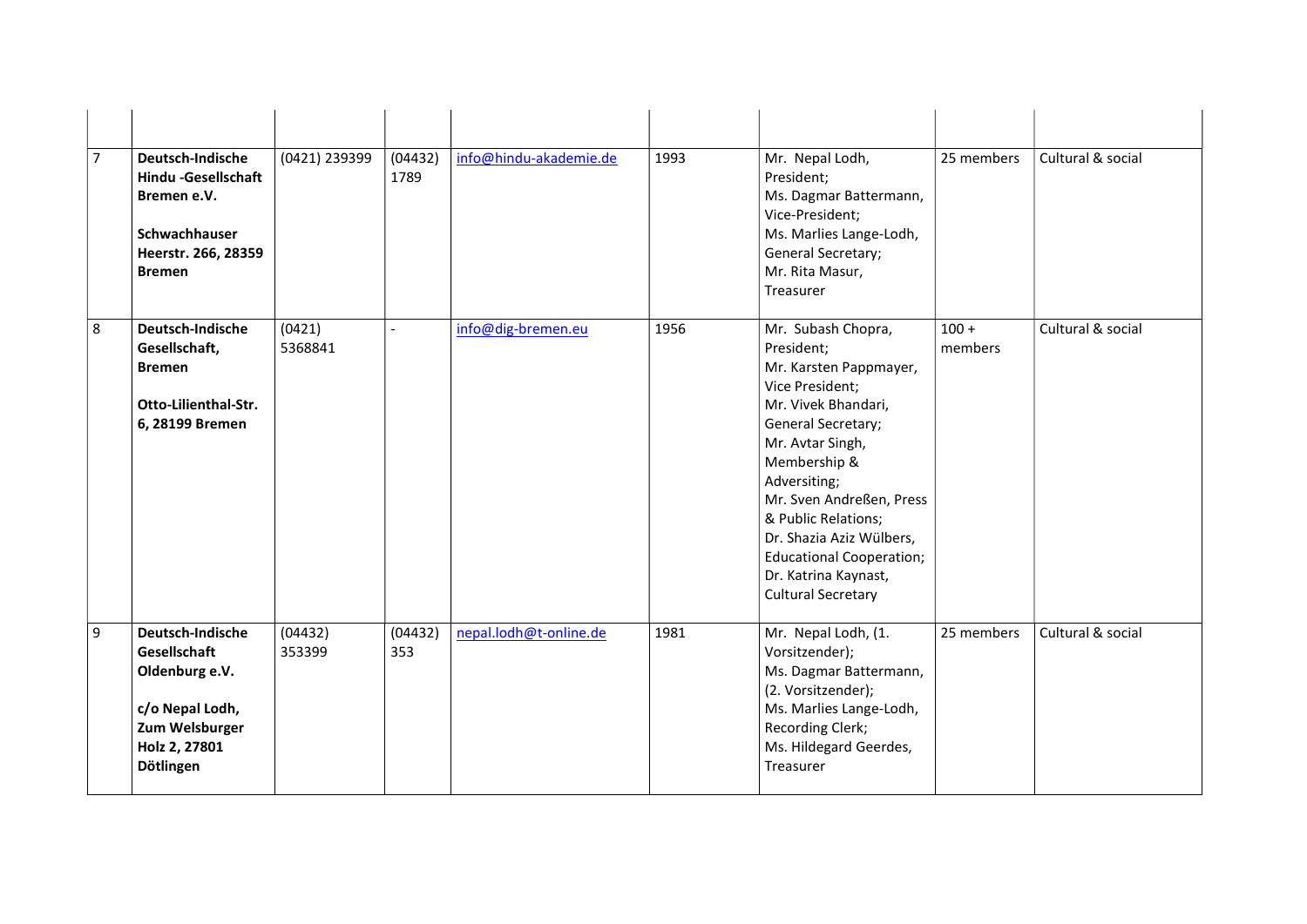| 10 | Deutsch-Indische<br>Gesellschaft e.V.<br>Zweiggesellschaft<br>Lübeck<br><b>Niendorfer Strasse</b><br>240 A, 23560 Lübeck                                                         | (0451)<br>8070670                          |                        | info@dig-luebeck.de<br>manfred.krause@dig-<br>luebeck.de<br>Website: www.dig-<br>luebeck.de | 1965 | Mr. Manfred Krause,<br>President;<br>Mr. Bari Syed; Vice<br>President                                                                           | 95 members | Promotion of Indo-<br><b>German Art and Cultural</b><br>cooperation          |
|----|----------------------------------------------------------------------------------------------------------------------------------------------------------------------------------|--------------------------------------------|------------------------|---------------------------------------------------------------------------------------------|------|-------------------------------------------------------------------------------------------------------------------------------------------------|------------|------------------------------------------------------------------------------|
| 11 | Forum für Deutsch-<br>Indische<br>Völkerverständigun<br>g e.V.<br>Grandweg 142<br>22529 Hamburg                                                                                  | (040) 2991500<br>Mobile: 0176-<br>72411016 |                        | sahaasim0210@gmail.com                                                                      | 2015 | Mr. Asim Saha,<br>President;<br>Ms. Mara Calenic,<br>Vice President;<br>Mr. Arnab Saha,<br>General Secretary;<br>Ms. Mara Calenci,<br>Treasurer |            | Cultural and economic<br>activities                                          |
| 12 | German - Indian<br><b>Round Table,</b><br><b>Hamburg (GIRT</b><br>Hamburg),<br>c/o Institute for TIM<br>(W-7), TU Hamburg-<br>Harburg,<br>Schwarzenbergstr.<br>95, 21073 Hamburg | $(040)$ 42878<br>3776/3829                 | (040)<br>42878<br>2867 | tiwari@tuhh.de;<br>stephan.buse@tuhh.de                                                     | 2001 | Dr. Rajnish Tiwari<br>(Head/Vorsitzender);<br>Dr. Stephan Buse (Deputy<br>Head/Stellvertretender<br>Vorsitzender)                               |            | Promotion of Indo-<br>German economic<br>relations & business<br>cooperation |
| 13 | <b>Gurdwara Singh</b><br>Sabha Hamburg<br>Grandweg 97<br>22529 Hamburg                                                                                                           | (0170)<br>2664477                          |                        |                                                                                             |      | Mr. Dalbir Singh,<br>President                                                                                                                  |            | Practising & preaching<br>Sikh Religion                                      |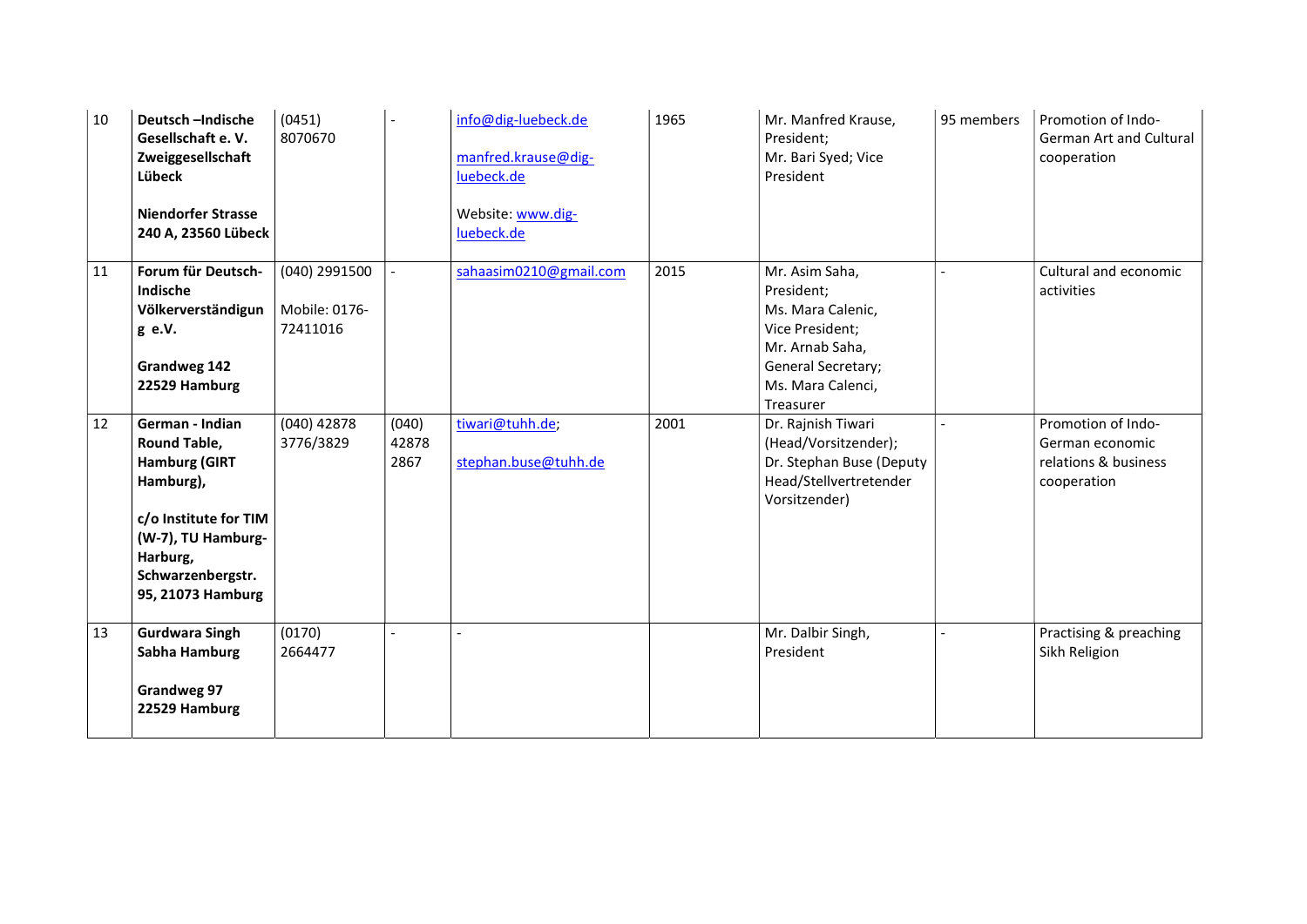| 14 | <b>Hamburg Tamil</b><br>Sangam<br>Rieckhoff 7,<br>21073 Hamburg                                       | Mobile:<br>0176-23168465 |                                  | tamil.sangam.hamburg@gma<br>il.com<br>tvsamy@gmail.com | 2012 | Mr. Samy Thiyagarajan,<br>Coordinator                                                                                                                                                                                                                                                                                                       | 100 persons | Cultural & social                                                                                                                                                                                                                   |
|----|-------------------------------------------------------------------------------------------------------|--------------------------|----------------------------------|--------------------------------------------------------|------|---------------------------------------------------------------------------------------------------------------------------------------------------------------------------------------------------------------------------------------------------------------------------------------------------------------------------------------------|-------------|-------------------------------------------------------------------------------------------------------------------------------------------------------------------------------------------------------------------------------------|
| 15 | <b>Hanseatic India</b><br>Forum e.V.,<br><b>Elbgaustr. 71, 22523</b><br>Hamburg                       | (040)<br>41161360        | (040)<br>4116136<br>$\mathbf{1}$ | vorstand@hif-hamburg.de<br>am@elgabiotech.com          | 2009 | Dr. Amal Mukhopadhyay<br>(Chairman of the<br>Executive Board);<br>Mr. Dieter Grützmacher<br>(Vice Chairman of the<br>Executive Board);<br>Mr. Ingo Gottwald<br>(Treasurer)                                                                                                                                                                  | 27 members  | Promotion of exchanges<br>between India and<br>Germany, especially the<br>city of Hamburg in the<br>areas of, education,<br>culture, healthcare,<br>science and technology,<br>and carrying out<br>charitable projects in<br>India. |
| 16 | <b>Hindu Verein</b><br>Hamburg e.V.<br>(Sri Hindu Mandir)<br><b>Eiffestrasse 424</b><br>20537 Hamburg | (040)<br>24827158        |                                  | sharma.raj@hotmail.de<br>ajaymanocha@web.de            | 2011 | Mr. Rajive Berry<br>(President);<br>Mr. Subash Veauli, Sr.<br>Vice President;<br>Mr. Raj Sharma, Vice<br>President;<br>Mr. Ramesh Kumar,<br>Cashier<br>Mr. J. N. Bali, General<br>Secretary;<br>Mr. Ajay Manocha,<br>Secretary;<br>Mr. Ramesh Sharma,<br>Organiser;<br>Mr. Parmod Kumar, Mr.<br>Ashok Kumar & Mr.<br>Suman Kumar (Advisers) | 23 members  | Practising & preaching<br>Hindu Religion                                                                                                                                                                                            |
| 17 | <b>Indian Business</b><br>Forum e.V.,                                                                 | $(040) -$                | $(040) -$                        | info@ibfhamburg.de<br>rakesh@veauli.com                | 2014 | Mr. Bratin Saha<br>(President);                                                                                                                                                                                                                                                                                                             | 25 members  | Trade & investment<br>promotion between<br>India and Germany                                                                                                                                                                        |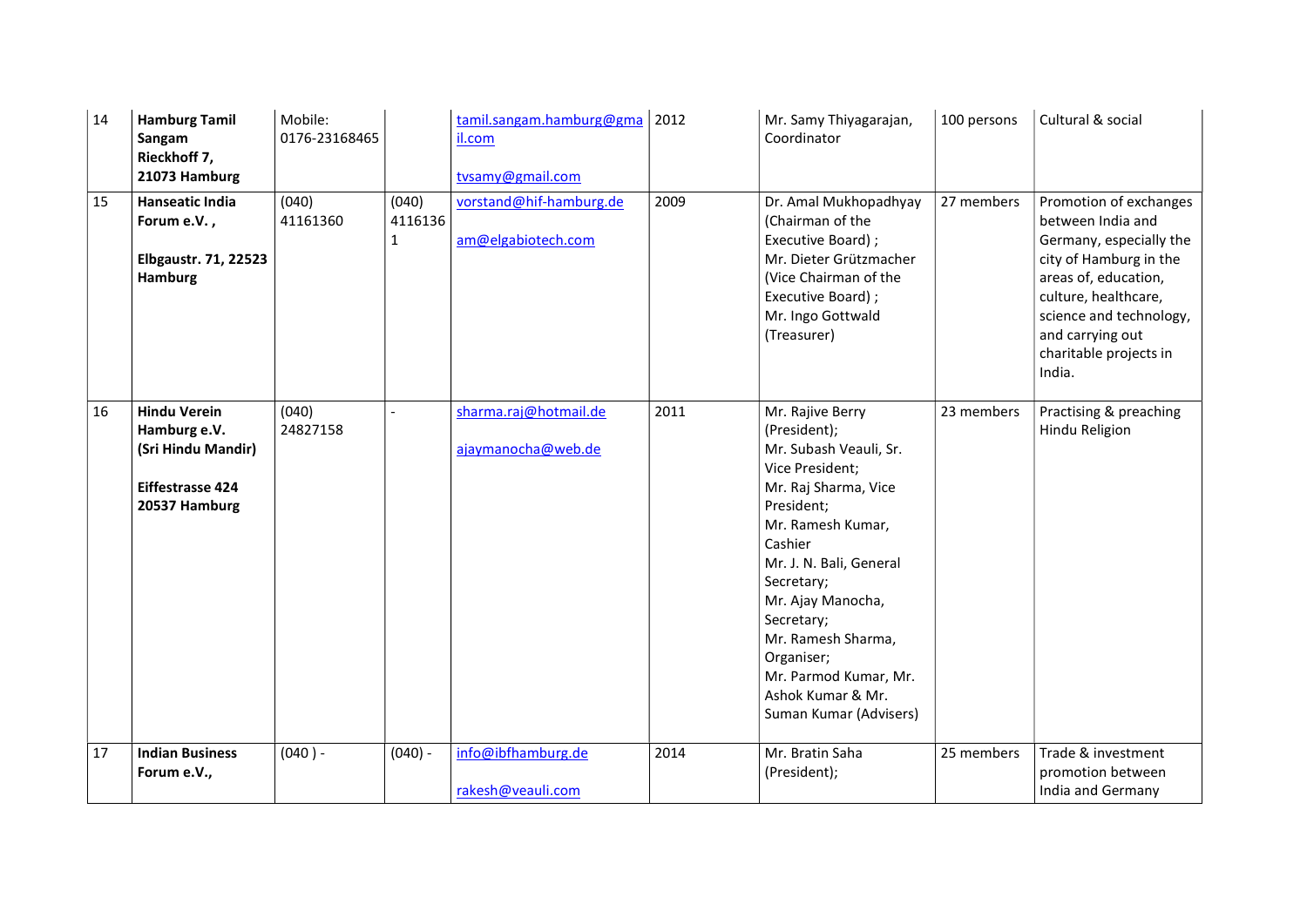|    | Hemmingstedter<br>Weg 10, 22607<br>Hamburg                                                                                                                                                      |                                                                                         |                     | bratinsaha@gmail.com                                                                                                                            |      | Mr. Rakesh Veauli<br>(Vice President);                                                                                                                                           |                        |                                                                                                                                                                          |
|----|-------------------------------------------------------------------------------------------------------------------------------------------------------------------------------------------------|-----------------------------------------------------------------------------------------|---------------------|-------------------------------------------------------------------------------------------------------------------------------------------------|------|----------------------------------------------------------------------------------------------------------------------------------------------------------------------------------|------------------------|--------------------------------------------------------------------------------------------------------------------------------------------------------------------------|
| 18 | <b>Indian Association</b><br>of Hannover (IASH -<br><b>Indischer Verein</b><br>Hannover e.V.),<br>C/o Dr. Bala Ramani<br>Leibniz Universität<br>Hannover<br>Welfengarten 1 A,<br>30167 Hannover | Mobile:<br>01743412828                                                                  |                     | iash.board@gmail.com<br>Web: http://ias-<br>hannover.de/<br>https://www.facebook.com/i<br>ash.board<br>https://twitter.com/lashBoar<br><u>d</u> | 2013 | Dr. Bala Ramani<br>(President);<br>Mr. Naveen Hegde<br>(Vice President);<br>Ms. Amarjeet Kaur Sahota<br>(Treasurer)                                                              | approx. 150<br>members | <b>Cultural Activities</b><br>:Celebration of Indian<br>Festivals, Excursions<br>etc., Educational<br>Activities: I café events,<br>Seminars, Quiz etc.,<br>Cooking Club |
| 19 | <b>Indian Festival</b><br>Committee,<br>Hamburg, e.v.,<br>C/o Mr. Subhash<br>Das, Alwiedenthaler<br>Hoehe 31B, 21149<br>Hamburg                                                                 | $(040)$ 861183<br>Mobile:<br>01608505926<br>017656538541<br>01789362730<br>017670950958 | 040<br>6119388<br>5 | ifchamburgev@googlemail.c<br>om                                                                                                                 | 1985 | Mr. Subhas Das,<br>(President);<br>Mr. Priya Ranjan Das,<br>General Secretary;<br>Mr. Inranil De (Treasurer);<br>Chiranjib Datta<br>(Cultural Secretary);                        | 31 members             | Religious and cultural<br>festivals                                                                                                                                      |
| 20 | <b>Indian Students</b><br><b>Association</b><br>C/O<br><b>India Study Center</b><br><b>Hochschule Bremen</b><br>Neustadtswall-30<br>28199 Bremen                                                | Mobile:<br>015129417441<br>017659172967<br>015218687953<br>017656910628                 |                     | indianstudentsbremen@gma<br>il.com<br>https://fb.me/e/2ZQBPi3FT                                                                                 | 2012 | Mr. Saikiran<br>Kirshnamoorthy,<br>(Coordinator);<br>Mr. Shabrish,<br>(Coordinator);<br>Mr. Abhijit Pal<br>(Coordinator);<br>Mr. Shreyas<br>(Coordinator);<br>Dr. Shazia Wülbers |                        | Educational, cultural and<br>social                                                                                                                                      |
| 21 | <b>Indian Students</b>                                                                                                                                                                          | Mobile:                                                                                 |                     | isabhv@gmail.com                                                                                                                                | 2017 | Representatives of the                                                                                                                                                           |                        | Educational, cultural and                                                                                                                                                |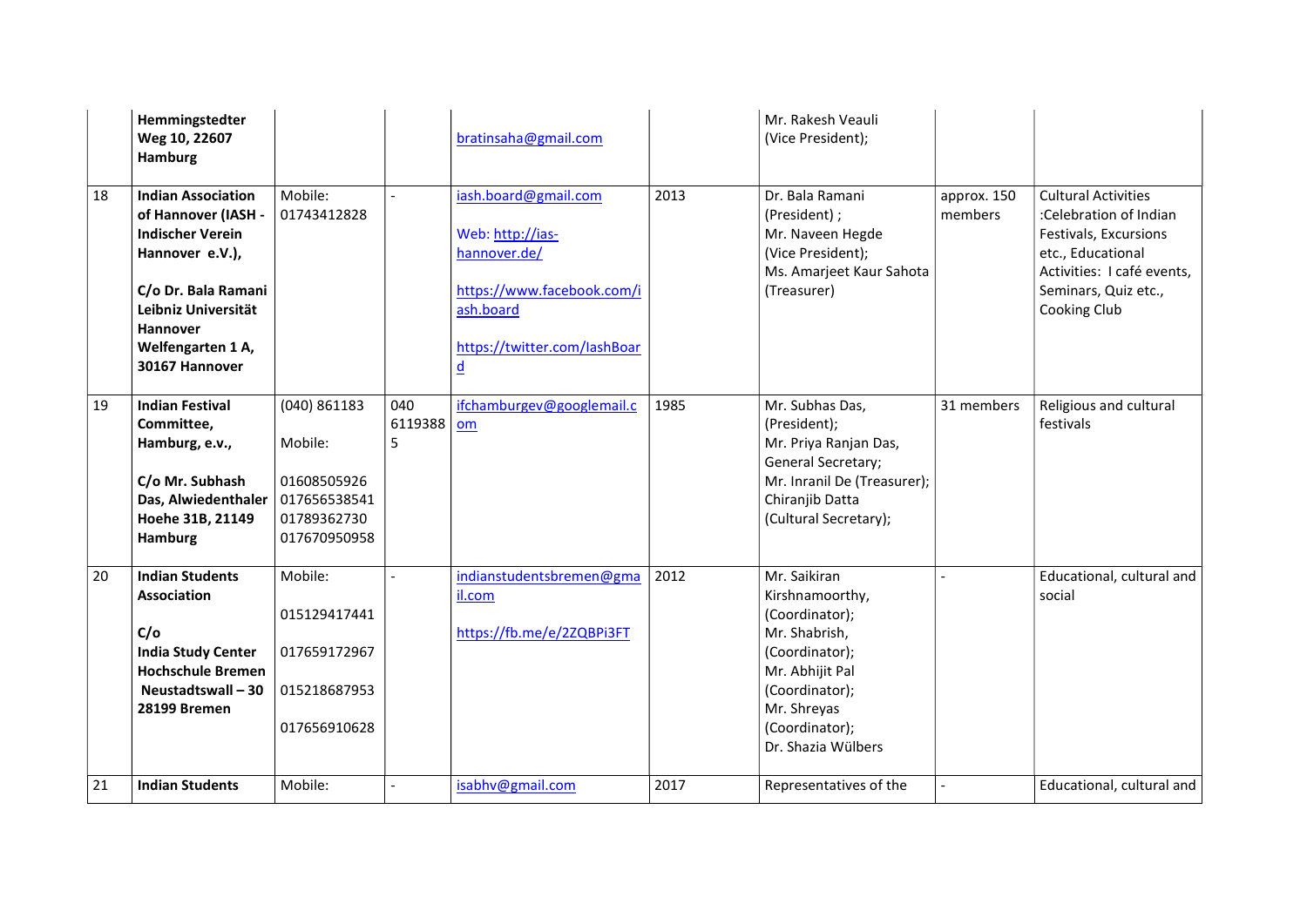|    | Association,                                                                                                                                                                     | 0176-57997876                                                                                       |                                                                                                                |      | Association:                                                                                                                                                                                                                                                                                                          | social                              |
|----|----------------------------------------------------------------------------------------------------------------------------------------------------------------------------------|-----------------------------------------------------------------------------------------------------|----------------------------------------------------------------------------------------------------------------|------|-----------------------------------------------------------------------------------------------------------------------------------------------------------------------------------------------------------------------------------------------------------------------------------------------------------------------|-------------------------------------|
|    | Bremerhaven,<br>Hochschule<br>Bremerhaven,<br>An der Karlstadt 8,<br>27568 Bremerhaven                                                                                           | 01751534053                                                                                         | kumar.dilip9980@gmail.com                                                                                      |      | Mr. Dilip Kappanna<br>(President);<br>Mr. Keshave Saripalli<br>(President);                                                                                                                                                                                                                                           |                                     |
| 22 | <b>Indian Students</b><br><b>Association</b><br>(ISATUHH),<br>Hamburg<br>C/o ASTA, Technical<br>Universtity,<br><b>Hamburg-Harburg</b><br>Schwarzenbergstr.<br>95, 21073 Hamburg | Mobile:<br>$+49$<br>15753675833<br>(President)<br>Mobile: +49<br>15758081987<br>(Vice<br>President) | isatuhh@tuhh.de,<br>vasanta.manjappa@tuhh.de<br>rony.thomas@tuhh.de<br>Web:<br>https://www.tuhh.de/isatuh<br>h | 2003 | Mr. Vasant Manjappa<br>(President);<br>Mr. Rony Thomas (Vice<br>President);<br>Ms. Harshali Shankar<br>Yeram (Administrator);<br>Mr. Saurabh Ashok<br>Bagwe (Public Relations);<br>Ms. Pooja Narayan<br>(Tresurer);<br>Ms. Macleen Silva<br>(Creative Head);<br>Ms. Janhavi Santosh<br><b>Bhosale (Cultural Head)</b> | Educational, cultural and<br>social |
| 23 | <b>Indian Student</b><br><b>Association, Kiel</b><br>C/O<br>Mr. Kanishk<br><b>Dhanker</b><br><b>Dr. Oetker Haus</b><br>(Room No. 105B)<br>Projensdorfer Str.<br>155, 24106 Kiel  | Mobile:<br>015112211117<br>017659994867                                                             | Kanishk.dhanker@gmail.com                                                                                      |      | Mr. Kanishk Dhanker<br>(President);<br>Mr. Dhana Gadae Krishna<br>(Vice President);                                                                                                                                                                                                                                   | Educational, cultural and<br>social |
| 24 | Indische Punjabi<br><b>Kultur Gesellschaft</b>                                                                                                                                   | Mobile:<br>01724511701                                                                              | mreehal@web.de                                                                                                 | 2009 | Mr. Sarwan Singh Bahia<br>(President);                                                                                                                                                                                                                                                                                | Cultural & social                   |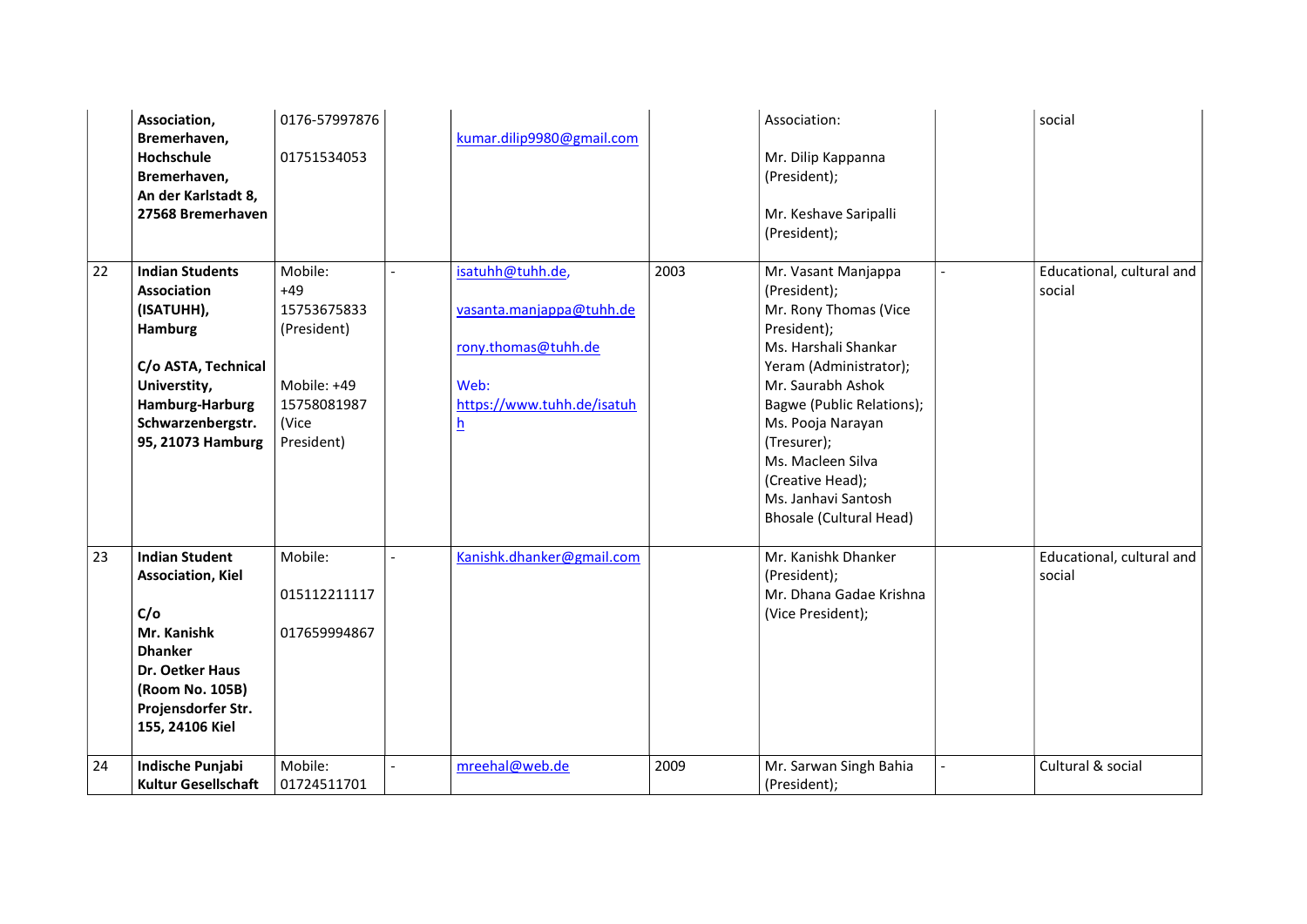|    | e.V. (Kiel)<br>Diedrich Str. 2<br>24143 Kiel                                       |                              |                                     |            | Mr. Harjit Singh Multani<br>(Vice President);<br>Mr. Manjinder Reehal<br>(Treasurer & Cultural<br>Secretary)                                                                                                                                                                                                                                  |                   |                      |
|----|------------------------------------------------------------------------------------|------------------------------|-------------------------------------|------------|-----------------------------------------------------------------------------------------------------------------------------------------------------------------------------------------------------------------------------------------------------------------------------------------------------------------------------------------------|-------------------|----------------------|
| 25 | <b>Indischer Familien</b><br>Verein e.V.<br>Porscherstr. 25<br>38440 Wolfsburg     | Mobile: 0171-<br>2192573     | Ifv.wolfsburg@gmail.com             | 31.08.2012 | Mr. Suresh Shamann,<br>President;<br>Mrs. Preethi Appiya, Vice<br>President;<br>Mr. Sai Ramasamy, CEO;<br>Mr. Dhruv Gupta,<br>Secretary;<br>Mr. Nishanthi<br>Balachandran, Finance;<br>Mr. Sharang Pathak,<br>Marketing/Spokesperson;<br>Mr. Dhruv Gupta,<br>Secretary;<br>Mr. Adit Shah, Core<br>Member;<br>Mr. Rutvij Patel, Core<br>Member | $80 +$<br>members | Cultural & social    |
| 26 | Indo-German<br><b>Marwari Society,</b><br>Daudiedec weg 30,<br>21640 Bliedersdorff | (04163)<br>808572            | heidi-bernsdorff@t-online.de        | 1998       | Mrs. Heidi Bernsdorff;<br>Mrs. Angelika Bint                                                                                                                                                                                                                                                                                                  |                   | Culture & social     |
| 27 | Kerala Samajam e.<br>V.,<br><b>Bramfelder</b><br>Chaussee 214,<br>22177 Hamburg    | 017651167231<br>015205681538 | keralasamajam.hamburg@g<br>mail.com | 1982       | Mr. Vinod Raveendran<br>(President);<br>Mrs. Anupama<br>Edakkattillam (Vice<br>President);<br>Mr. Nijesh Edathil                                                                                                                                                                                                                              | 39 members        | Cultural, networking |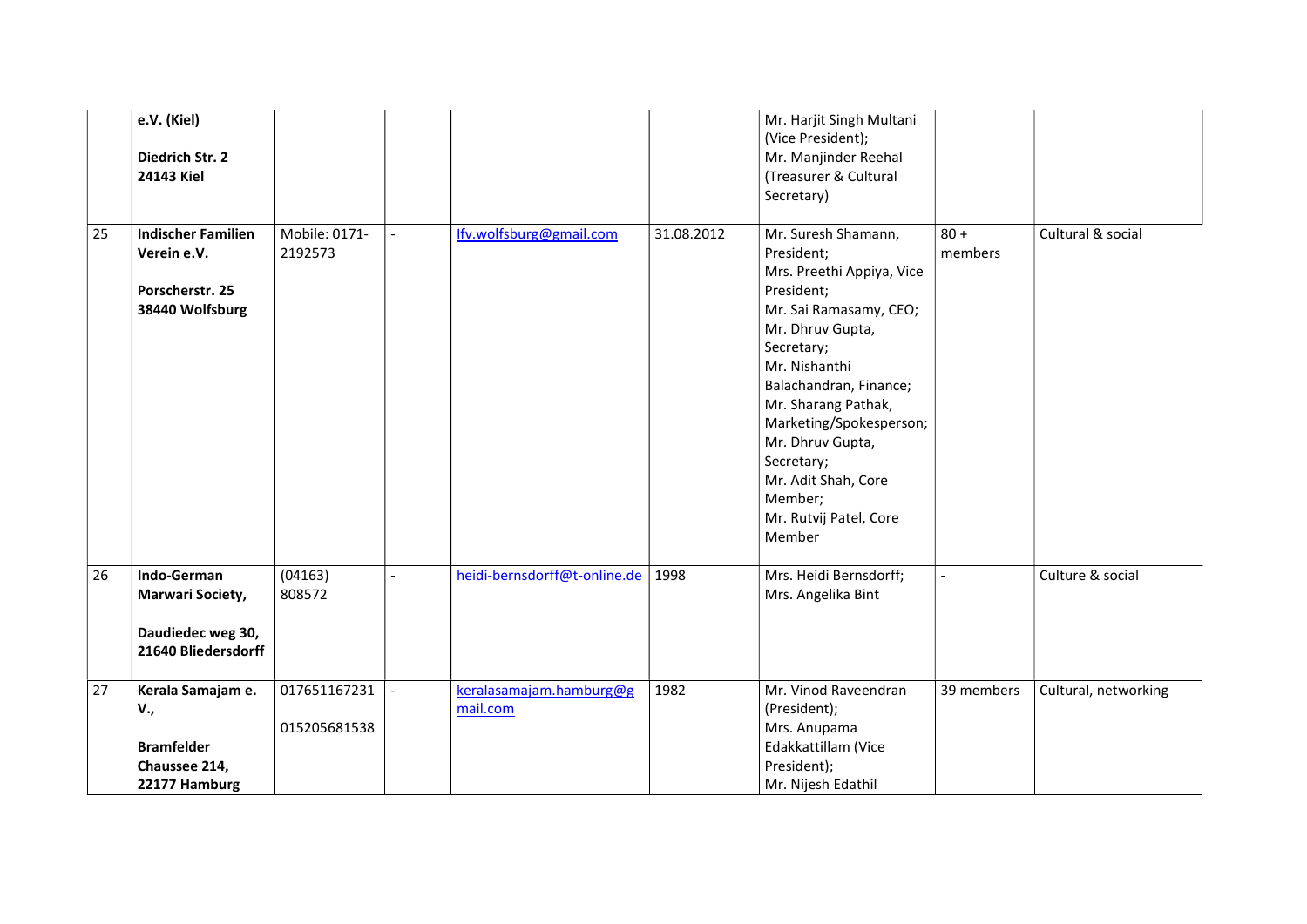|    |                                                                                                                                                   |                                              |                       |                                                                                              |      | (Secretary);<br>Mr. Sijo Abraham (Joint<br>Secretary)                                                                                                   |                  |                                           |
|----|---------------------------------------------------------------------------------------------------------------------------------------------------|----------------------------------------------|-----------------------|----------------------------------------------------------------------------------------------|------|---------------------------------------------------------------------------------------------------------------------------------------------------------|------------------|-------------------------------------------|
| 28 | <b>Kiel Indians</b><br>C/O<br>Mr. Kanishk<br><b>Dhanker</b><br>Dr. Oetker Haus<br>(Room No. 105B)<br>Projensdorfer Str.<br>155, 24106 Kiel        | Mobile:<br>015112211117<br>017659994867      |                       | Kanishk.dhanker@gmail.com                                                                    | 2010 | Mr. Kanishk Dhanker<br>(President);<br>Mr. Dhana Gadae Krishna<br>(Vice President)                                                                      | $100 +$          | Educational, cultural and<br>social       |
| 29 | Naya Bharat<br>Gemeinschaft e.V.<br>Trollblumenweg 19,<br>22523 Hamburg                                                                           | (040) 574249                                 | (040)<br>5726146<br>8 | debasish.samanta@t-<br>online.de                                                             | 1967 | Mr. D. Samanta<br>(President);<br>Mr. Md. Farooque (Vice<br>President);<br>Mr. A. Chatterjee (<br>General Secretary);<br>Mrs. S. Samanta<br>(Treasurer) | 29 members       | Cultural                                  |
| 30 | Nirmiti Indian<br><b>Fraternity in</b><br>Goettingen<br>Georg-August-<br>Universität<br>Göttingen<br>Wilhelmsplatz 1<br>(Aula)<br>37073 Göttingen | Tel:<br>0551-3990<br>Mobile:<br>015217571046 |                       | nirmiti.goettingen@gmail.co<br>$\underline{m}$<br>Website: www.uni-<br>goettingen.de/nirmiti | 2009 | Dr. Parth Joshi,<br>(President);<br>Dr. Salim Ansari (Vice<br>President);<br>Mr. Anand Deshpande<br>(Treasurer);                                        | $100 +$          | Educational, cultural and<br>social       |
| 31 | Shaktya e.V.                                                                                                                                      | Mobile<br>01789602876                        |                       | drmishra09@yahoo.com                                                                         | 2014 | Dr. Rajesh K. Mishra,<br>President;                                                                                                                     | 60-70<br>members | Cultural, social &<br>spiritual programms |